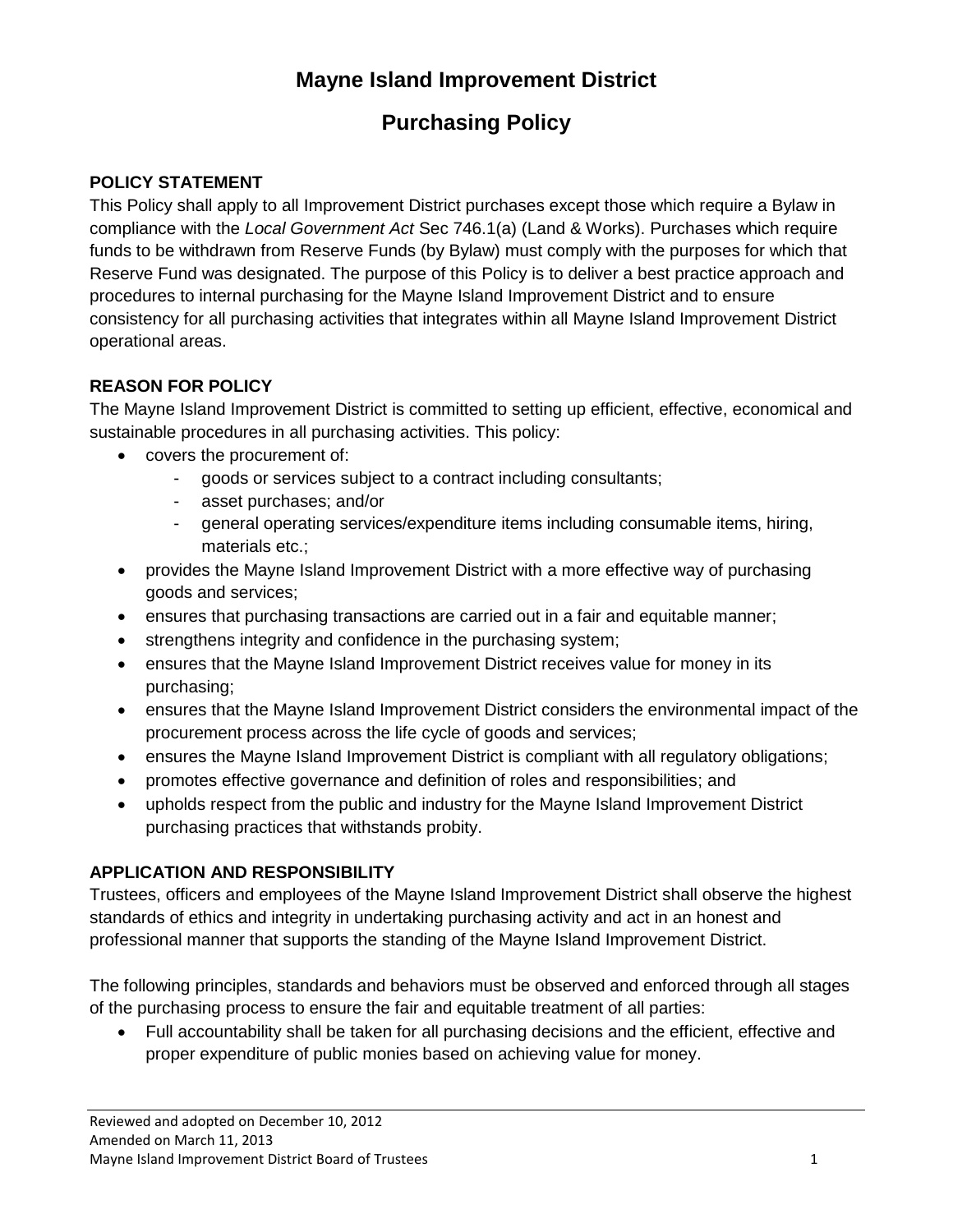- All purchasing practices shall comply with relevant legislation, regulations, and requirements consistent with the Mayne Island Improvement District policies and code of conduct.
- Purchasing is to be undertaken on a competitive basis in which all potential suppliers are treated impartially, honestly and consistently.
- All processes, evaluations and decisions shall be transparent, free from bias and fully documented in accordance with applicable policies and audit requirements.
- Any actual or perceived conflicts of interest are to be identified, disclosed and appropriately managed.
- Any information provided to the Mayne Island Improvement District by a supplier shall be treated as commercial-in-confidence and should not be released unless authorized by the supplier or relevant legislation.

# **VALUE FOR MONEY**

Value for money is an overarching principle governing purchasing that allows the best possible outcome to be achieved for the Mayne Island Improvement District. It is important to note that compliance with the specification is more important than obtaining the lowest price, particularly taking into account user requirements, quality standards, sustainability, life cycle costing, and service benchmarks.

An assessment of the best value for money outcome for any purchasing should consider:

- all relevant whole-of-life costs and benefits whole of life cycle costs (for goods) and whole of contract life costs (for services) including transaction costs associated with acquisition, delivery, distribution, as well as other costs such as but not limited to holding costs, consumables, deployment, maintenance, disposal and financing costs;
- the technical merits of the goods or services being offered in terms of compliance with specifications, contractual terms and conditions and any relevant methods of assuring quality, including timelines;
- financial viability and capacity to supply without risk of default (Competency of the prospective suppliers in terms of managerial and technical capabilities, compliance history and financial track record.);
- a strong element of competition in the allocation of orders or the awarding of contracts. This is achieved by obtaining a sufficient number of competitive quotations wherever practicable; and
- where a higher priced conforming offer is recommended, there should be clear and demonstrable benefits over and above the lowest total priced, conforming offer.

# **SUSTAINABLE PROCUREMENT**

Sustainable Procurement is defined as the procurement of goods and services that have less environmental and social impacts than competing products and services. The Mayne Island Improvement District is committed to sustainable procurement and where appropriate shall endeavor to design quotations and tenders to provide an advantage to goods, services and/or processes that minimize environmental and negative social impacts. Sustainable considerations must be balanced against value for money outcomes in accordance with the Mayne Island Improvement District's sustainability objectives. Practically, sustainable procurement means the Mayne Island Improvement District shall endeavor at all times to identify and procure products and services that: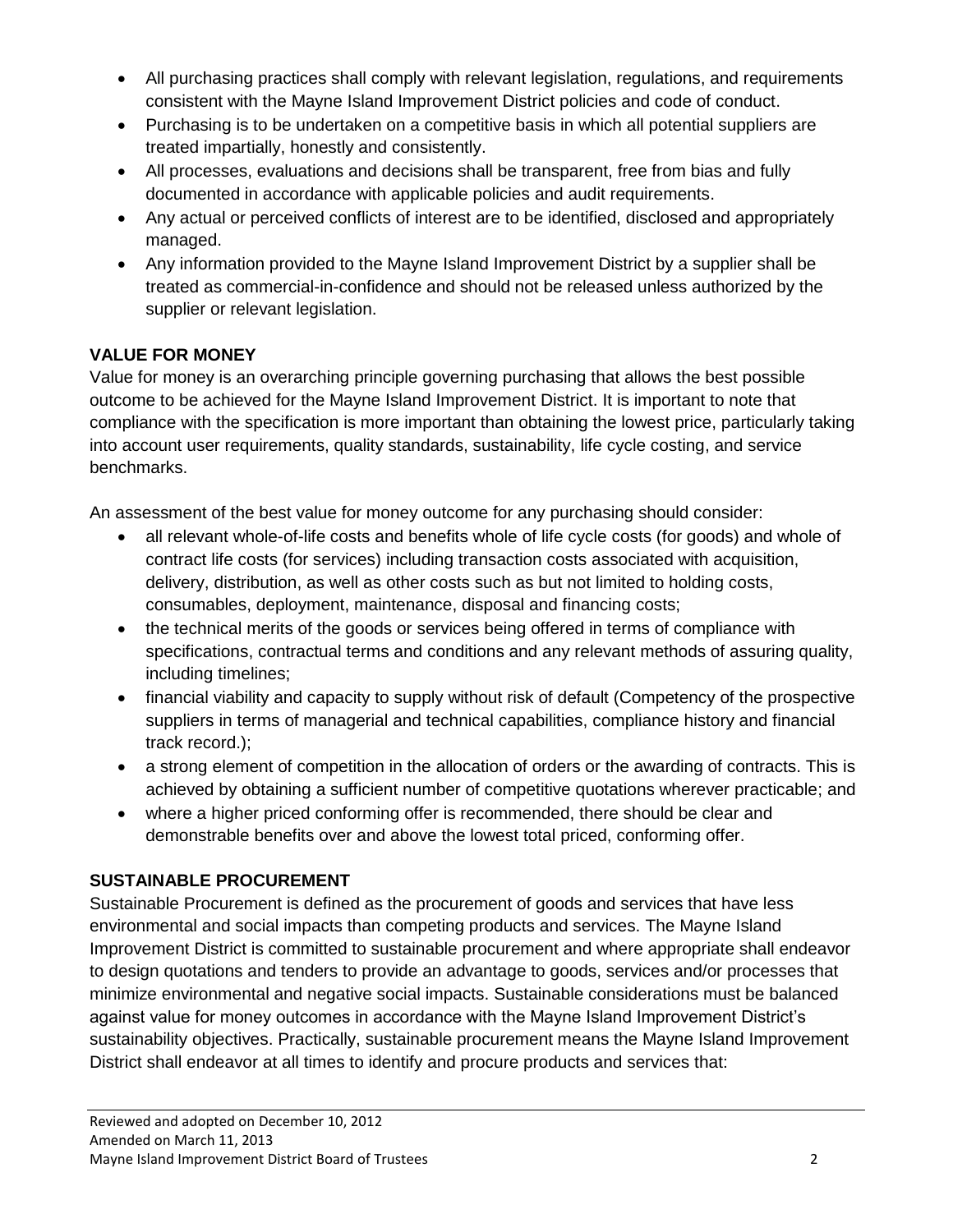- have been determined as necessary;
- demonstrate environmental best practice in energy efficiency/and or consumption which can be demonstrated through suitable rating systems and eco-labeling;
- demonstrate environmental best practice in water efficiency;
- are environmentally sound in manufacture, use, and disposal with a specific preference for products made using the minimum amount of raw materials from a sustainable resource, that are free of toxic or polluting materials and that consume minimal energy during the production stage;
- products that can be refurbished, reused, recycled or reclaimed shall be given priority, and those that are designed for ease of recycling, re-manufacture or otherwise to minimize waste;
- for motor vehicles select vehicles featuring the highest fuel efficiency available, based on vehicle type and within the designated price range with due respect to specified technical and safety requirements; and
- for new buildings and refurbishments where available use renewable energy and technologies.

# **PURCHASING AUTHORIZATIONS AND THRESHOLDS**

The Fire Chief, Finance Officer or Administrator are authorized to make one-time contracts and or purchase orders for the acquisition of a specific good and/or service for the purposes of carrying on the business of the Improvement District, where the amount of the expenditure does not exceed \$10,000.00 (not including GST/PST), in any one case, and where such expenditure is included in the approved budget allocation.

Approval of the Board of Trustees for the Mayne Island Improvement District will be required to purchase goods and services which exceed a value of \$1,500.00 (not including GST/PST) which is not included in the approved budget allocation.

MIID Staff, Volunteers or Contractors must be pre-approved by the Corporate Officers or the Fire Chief to purchase goods and/or services for the purposes of carrying on the business of the Improvement District.

MIID Officers may delegate the purchasing authority to designated staff within the Improvement District commensurate with each individual's duties and responsibilities up to \$2,500.00 (not including GST/PST) where such expenditure has been included in the approved budget allocation. At least one person in each department should be so designated in order that unnecessary delays are eliminated when the Corporate Officers or Fire Chief are unavailable to authorize purchase of a routine nature.

# **Professional Services Fee Ceiling** \*Amendment March 11, 2013:

With regard to engaging Professional Services e.g. legal services, engineering, etc., a ceiling fee per incident of \$500 shall be established at the outset of the instructions to the professional. Beyond \$500, the professional will be asked to provide an estimate for the services required. No work may be requested above \$500 without the approval of the Trustees at a meeting.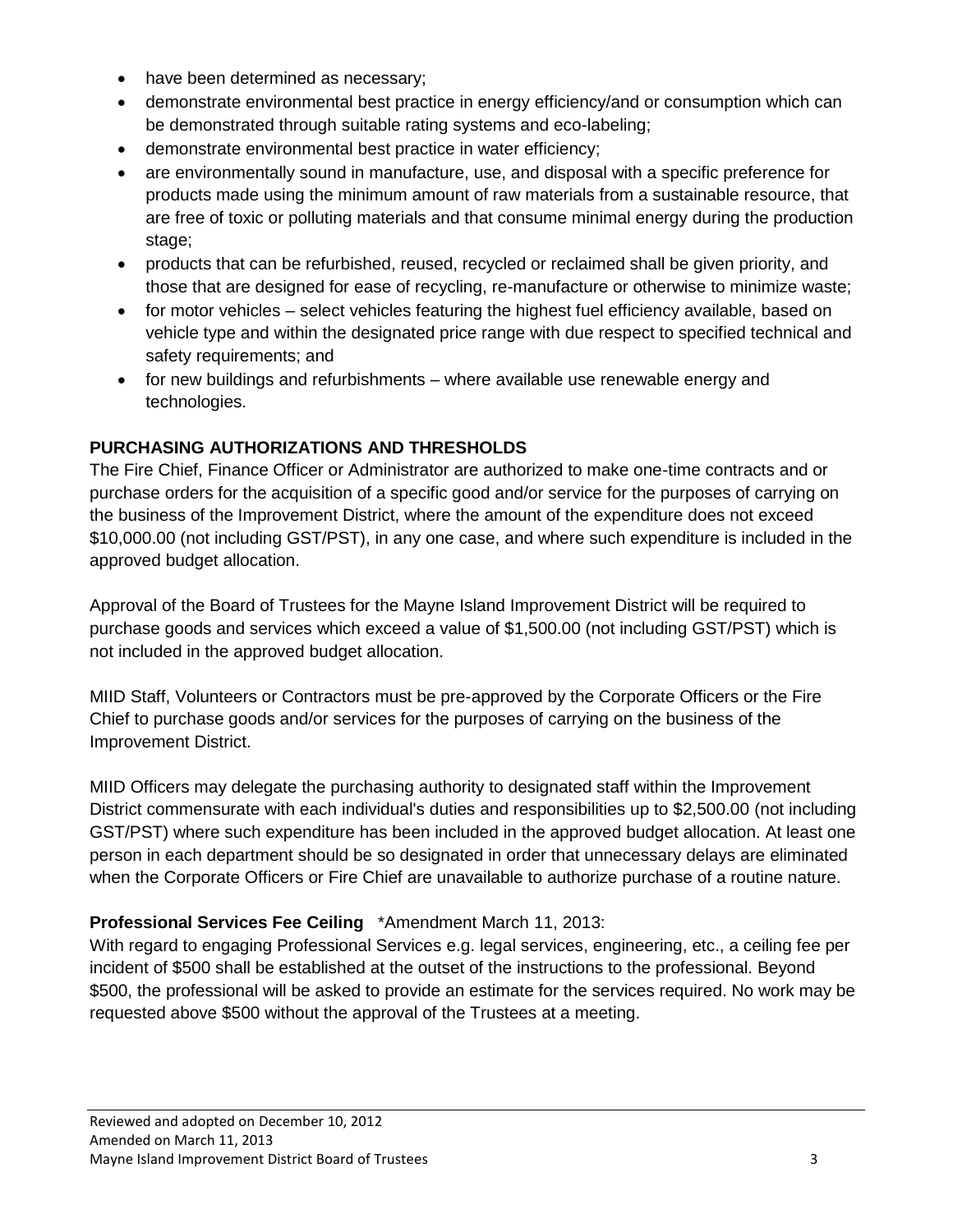| <b>Amount of Purchase</b><br>Where the value of procurement (excluding GST) for the<br>value of the contract over the full contract period<br>(including options to extend) is, or is expected to be: | <b>Policy Expectations</b>          |
|-------------------------------------------------------------------------------------------------------------------------------------------------------------------------------------------------------|-------------------------------------|
| Up to \$999                                                                                                                                                                                           | At least one verbal quotation and   |
|                                                                                                                                                                                                       | preferably three verbal quotations  |
| $$1000 - $4,999$                                                                                                                                                                                      | At least two verbal and/or written  |
|                                                                                                                                                                                                       | quotations                          |
| \$5,000 and above                                                                                                                                                                                     | Obtain at least three written       |
|                                                                                                                                                                                                       | quotations containing price and     |
|                                                                                                                                                                                                       | specification of goods and services |
|                                                                                                                                                                                                       | (with procurement decision based on |
|                                                                                                                                                                                                       | all value for money considerations) |

#### **PURCHASE ORDERS**

The Purchase Order is the tool used to finalize the acquisition of goods and services. The Purchase Order describes the item or service to be ordered, delivery date, and the account to which the purchase will be allocated in the financial records. Purchase Orders must be signed by an authorized person. A report should also be prepared outlining the results of the bid process.

#### Exemptions:

The following are exemptions to this policy for goods and services that do not require Purchase Orders:

- Use of Solicitor or Auditors where actual prices cannot be obtained in advance.
- Use of credit cards to a maximum purchase of \$1,000.00. (before GST/PST).
- Use of credits cards for accommodations for elected officials, Corporate Officers and Fire Chief or his/her designate.
- Use of credit cards for air travel, accommodations and meals for Improvement District business.
- C.O.D. Orders which are paid by using petty cash.
- Small and miscellaneous supplies which may be paid by petty cash (under \$50.00).

#### **QUOTATIONS & TENDERING PROCESS**

General:

Procurement of goods and services shall be undertaken through a competitive bid process in either of two ways, depending on the dollar value:

- 1. Bid by invitation
- 2. Public tender

The Improvement District shall maintain a file system which records proof of verbal and written quotations and bids.

#### Pre-Qualification of Bidders:

In order to eliminate unrealistic tenders, the Improvement District may require in certain circumstances and as an acceptable practice, particularly for the acquisition of services in instances where relevant experience, capability, references, evaluation of project team members or other criteria are deemed to be in the best interest of the Improvement District, tenderers to be pre-qualified.